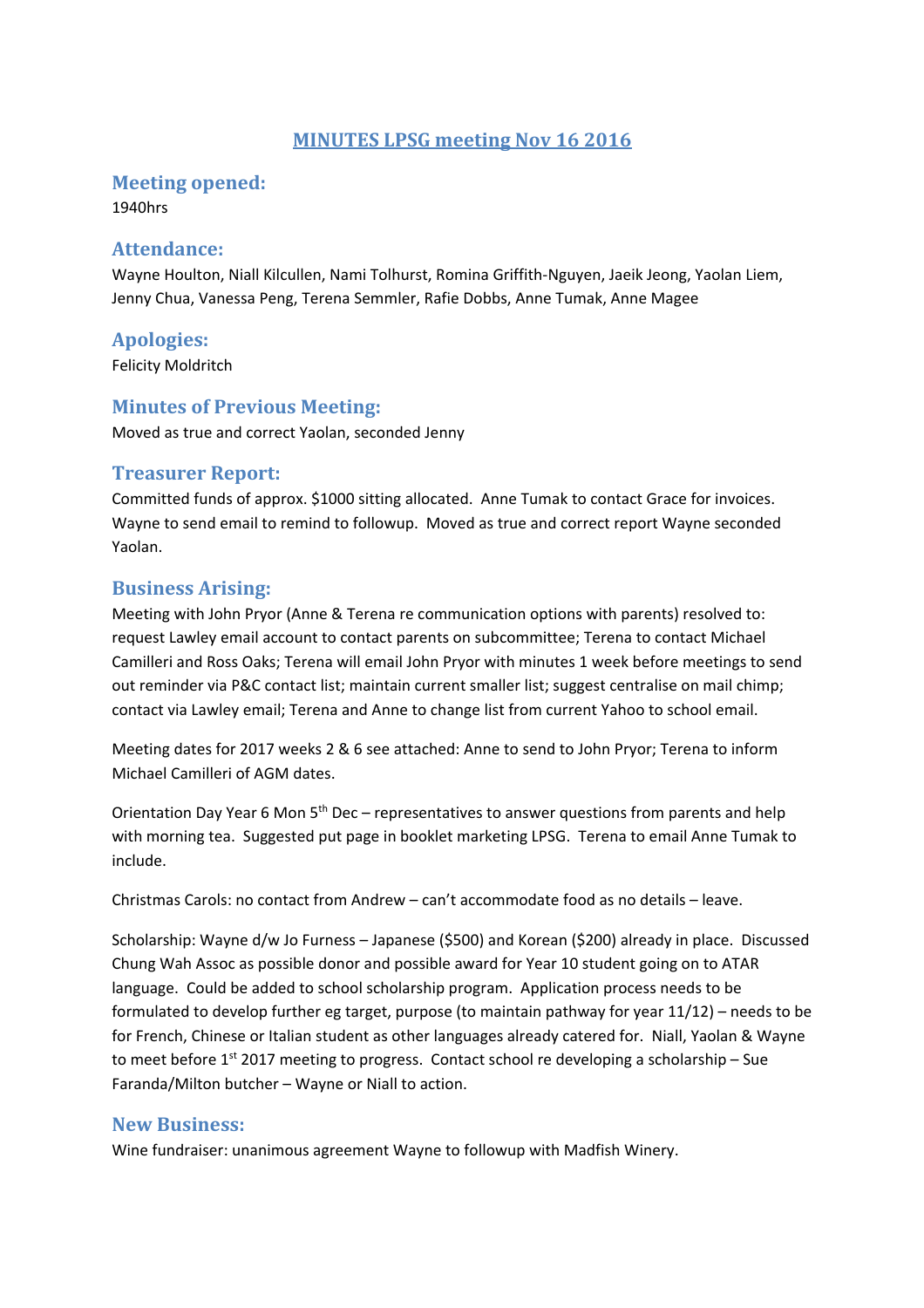## **Teaching Report:**

Film night cancelled. Louise Chapman requesting host family for 4-12 weeks Term 2/3/4 2017 for Italian Assistant from Milan – would suit ATAR Italian student. 3 nights Japanese exchange student 15-17 Dec needs billet for year 9-11. EOI going out for Term 3 2017 break China Tour (October school holidays) to cost approx. \$4000; need to start marketing; prior funding for last tour was done privately and not available for all students unless interest from students and parents; discussed support options – for students years 9-11.

**Next Meeting:**  8th Feb

**Meeting Closed:**  9pm